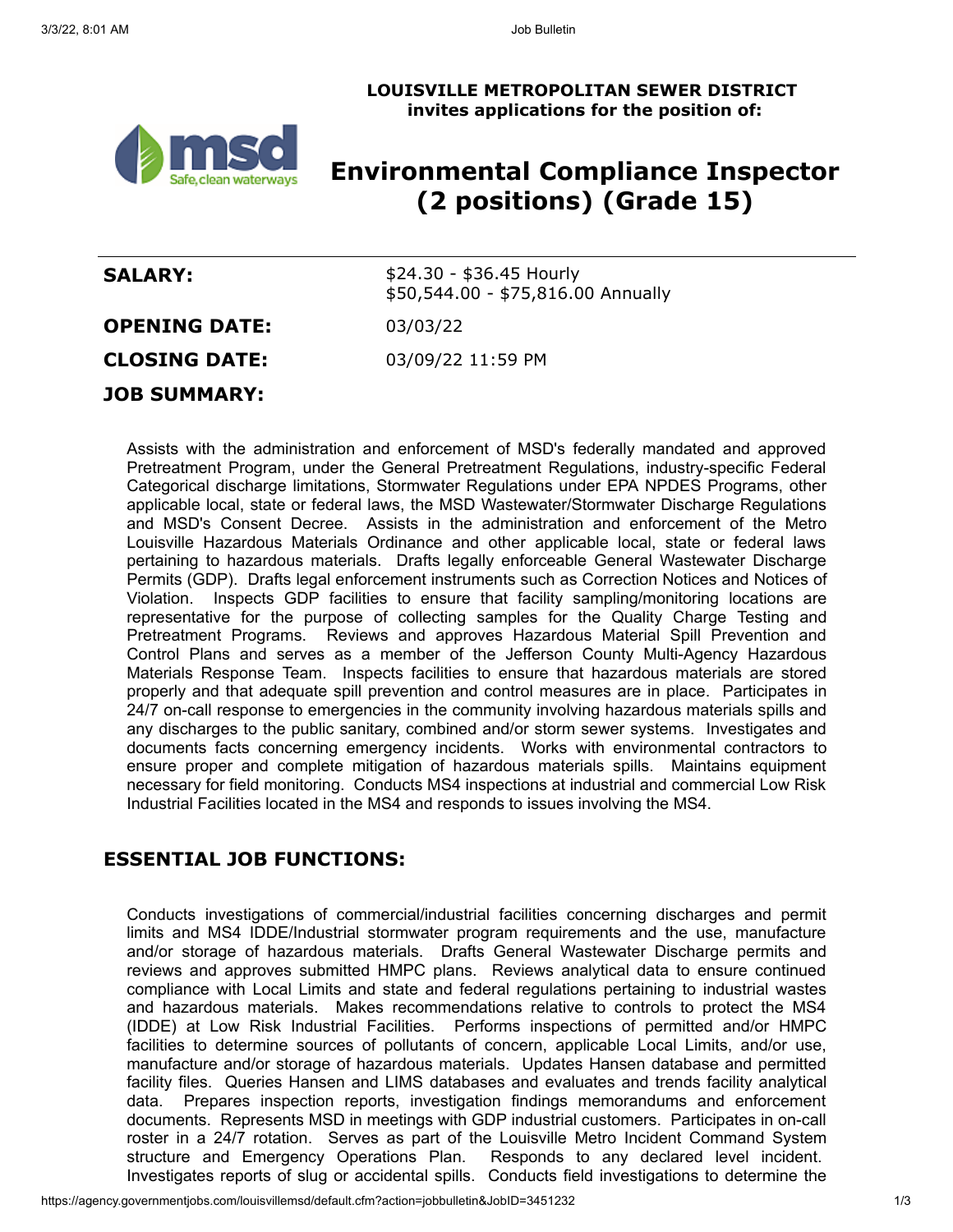sources of collection system, waterbody and/or treatment plant problems. Responds to customer service complaints. Maintains equipment and MSD Mitigation Kit program.

## **KNOWLEDGE, SKILLS AND ABILITIES NECESSARY TO THE WORK:**

Knowledge of MSD business practices, industrial processes, chemical wastewater treatment and Federal, State and Local regulations; knowledge of the uses and characteristics of chemicals, pretreatment systems and commercial business inspections; knowledge of hazardous materials; knowledge of the sewer and drainage system; skill in performing mathematical calculations; skill in oral and written communication; skill in operating a PC and associated Windows environment software (e.g. Microsoft Word, Excel, and Access); ability to query relational databases and evaluate and trend data; ability to read sewer plans, sewer atlases, maps and blueprints; ability to verify site plans, flow schematics, production and pretreatment equipment specifications and maintenance diagrams; ability to negotiate; ability to resolve problems; ability to exercise tact and diplomacy; ability to work outdoors, at night and under adverse working conditions such as inclement weather; ability to work in confined spaces; ability to work effectively under heavy, unpredictable surges in workload; must have an acceptable and reliable means of being contacted during off-duty hours; ability to work 24 hour emergency response, various shifts, weekends and mandatory overtime.

## **MINIMUM REQUIREMENTS:**

Associate Degree in environmental sciences, engineering, chemistry or a related field; two or more years of related experience; an equivalent combination of education and experience may be substituted. Must possess Pretreatment Inspector Certification within six months of obtaining the position. Must possess Hazardous Material Technician Certification within six months of obtaining the position. Must possess a valid driver's license. Must have safe work and driving habits.

APPLICATIONS MAY BE FILED ONLINE AT: [http://www.louisvillemsd.org](http://www.louisvillemsd.org/)

Position #22-044 ENVIRONMENTAL COMPLIANCE INSPECTOR (2 POSITIONS) (GRADE 15) MF

700 W. Liberty Street Louisville, KY 40203

[hr@neogov.com](mailto:hr@neogov.com)

#### **Environmental Compliance Inspector (2 positions) (Grade 15) Supplemental Questionnaire**

- \* 1. What is your highest level of education completed?
	- $\Box$  No H.S. diploma or GED
	- $\Box$  High School Diploma or GED
	- $\Box$  Some college, no degree
	- $\Box$  Associate Degree
	- $\Box$  Bachelor Degree
	- $\Box$  Master's Degree
	- $\Box$  Other Graduate Degree
- \* 2. Do you have a valid driver's license?
	- $\Box$  Yes  $\Box$  No